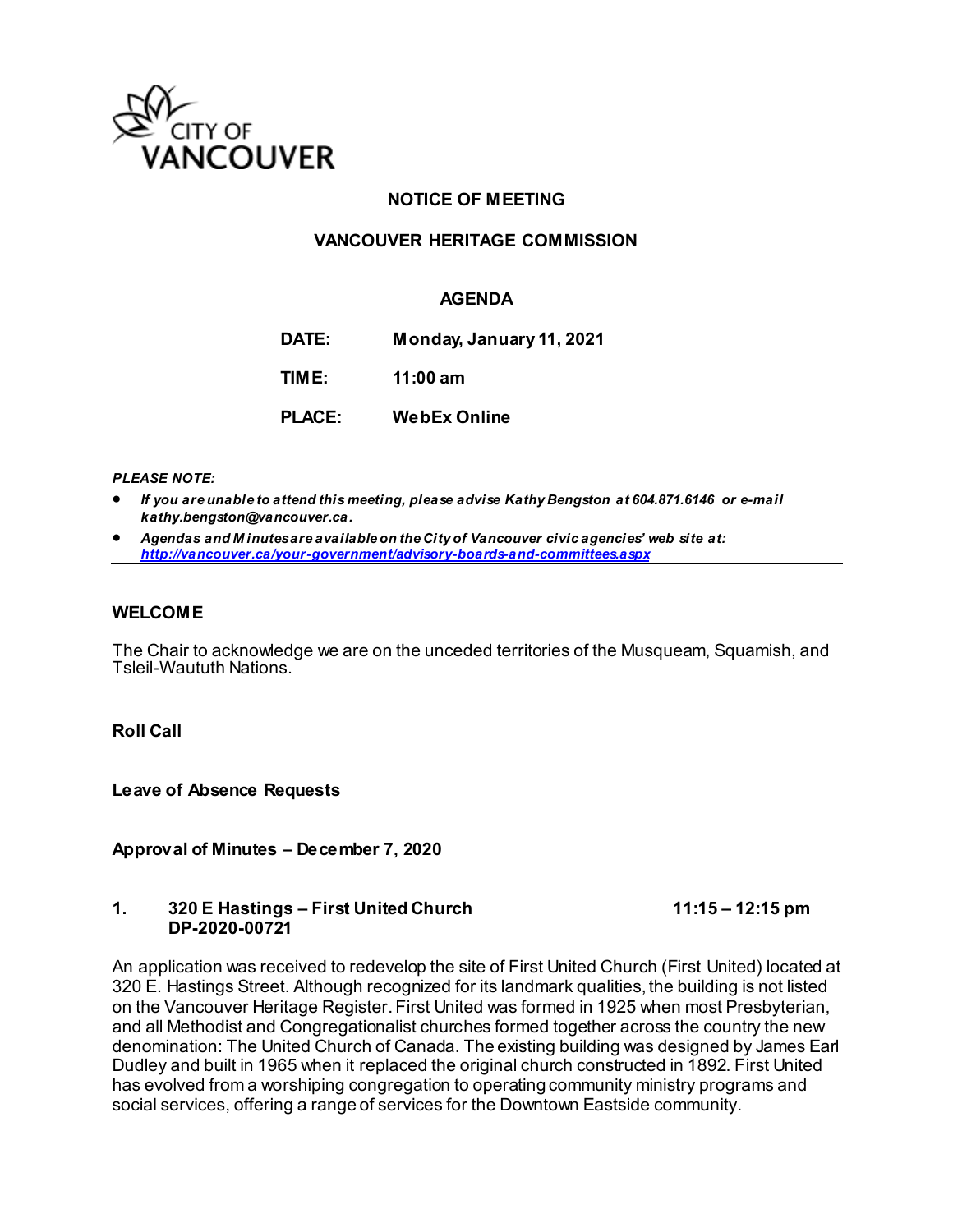affordable housing units ranging from studios to one bedroom units, plus ancillary support services (laundry and amenity). The residential component will be operated by Lu'ma Native Housing Society. First United Church Community Ministry Society (First United) and Lu'ma Native Housing Society (Lu'ma), in partnership with all three levels of government (BC Housing, CMHC and the City of Vancouver) are working together to address the critical housing, health and social justice needs in the Downtown Eastside.

This project presents an opportunity for Non-Indigenous Peoples to move forward with reconciliation with Indigenous Peoples. The project site is part of an area known by local Indigenous Peoples as K'emk'emelay/q'emq'emelate, meaning place of broadleaf maple trees. It was once a rich and vibrant trading area which sustained Indigenous Peoples with an abundance of wildlife, marine life, forests and marshlands. The newly designed building will honour the Indigenous and spiritual roots of the land it occupies, and will celebrate the culture and history of the Musqueam, Squamish, and Tsleil-Waututh and Urban Indigenous Peoples.

In the Heritage section of the Heritage Commission Submission document, the applicant has provided an Area Statement of Significance and Cultural Heritage Significance statement. In these documents, as well as in the Appendix C, a significant effort was made to summarize both Indigenous and First United histories and to present the rationale for the project as a step toward Reconciliation. In the accompanying report prepared by GS Sayers Engineering Ltd., it has been concluded that it may not be economically or financially viable to repair, maintain and seismically upgrade the building on this site given its current physical condition and age.

The existing Vancouver Heritage Foundation memorial plaque on the building will be preserved and some of the existing unique stone tile cladding in the interior of the building may also be reused. In addition, a totem pole carved by First United participants will be reintroduced in the interior of the building. The Development Permit application presented to the Urban Design Panel was unanimously supported on December 7, 2020.

## **The list of DEOD relaxations and variances requested:**

- Frontage: In the DEOD the maximum frontage is 36.6 metres. The site is 38.14 metres along East Hastings Street.
- Height: The maximum height on a corner site in Sub-Area 1 is 36.6 metres at the discretion of the Development Permit Board. Due to the sloping site and the desire to articulate the parapets at the corner of East Hastings Street and Gore Avenue, a height variance beyond that is requested.
- Retail Continuity: Article 4.4. requires retail and other similar uses at the ground floor. A relaxation of this requirement as per 4.4A is requested. All active uses (dining, entry hall, help desk and drop in centre along the street frontages) are placed there instead.
- Parking: Single underground structure for the building is proposed. The proposed parking is for twelve (12) vehicles which meets the needs of First United and Lu'ma Housing as residents are not anticipated to have vehicles.
- Loading: It is proposed to provide one (1) Class B loading bay with reduced height of 3.5 metres.
- Bicycle Parking: It is proposed a reduced number of bicycle parking for the residents as not all residents will have bicycles and those that do will store them in their units.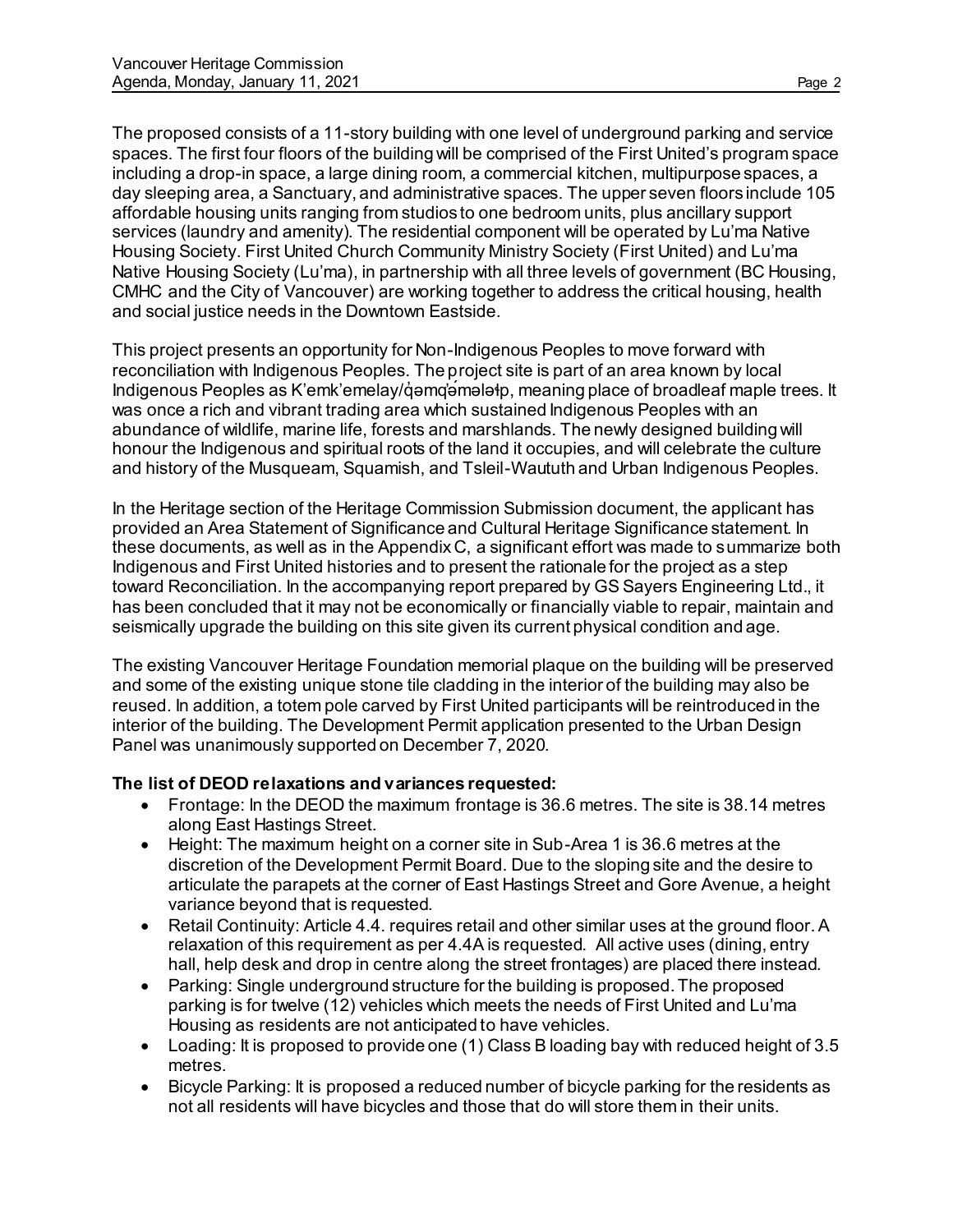#### **Discussion:**

- Vancouver Heritage Program (VHP) has emphasized the importance of Reconciliation, Indigenous Cultural Heritage and cultural redress. The continuity of the presence of First United and its commitment to continued provision of community services to the DTES through the development of community partnerships, in this case with Lu'ma Native Housing Society, is important heritage (Reconciliation) outcome achieved. Improving physical visibility of Indigenous culture on its ancestral lands and supporting Urban Indigenous population through the variety of community services on this particular site are equally important VHP goals achieved. Despite of the proposed replacement of the existing under-performing church building, the project is contributing to the implementation of VHP goals.
- Commemorative Program in addition to the proposed retention of the existing Commemorative Plaque, staff recommend that more comprehensive Commemorative Program be prepared to feature both Indigenous and First United histories, putting into prospective the Reconciliation and social justice mandates.

#### **Staff:**

Zlatan Jankovic, Senior Heritage Planner Patrick Chan, Development Planner Borsa Jonathan, Project Facilitator

#### **Applicant:**

Larry Adams, Principal, NSDA Architect[s ladams@nsda.bc.ca](mailto:ladams@nsda.bc.ca) Rev. Dr. Carmen Lansdowne, Executive Director, First United Church Community Ministry Society [clansdowne@firstunited.ca](mailto:clansdowne@firstunited.ca) Ian Campbell, Hereditary Chief of the Squamish Nation [iangeordiecampbell@hotmail.com](mailto:iangeordiecampbell@hotmail.com) Sean O'Meara, NSDA Architects someara@nsda.bc.ca

#### **Attachments:**

Heritage Commission Submission: 320 East Hastings Street

#### **2. 5503 Blenheim St – Morrisette Farmhouse 12:15 – 12:55 pm VHR "B", HRA DP-2019-00971**

An application has been received to retain and rehabilitate the Morrisette Farmhouse at the corner of Blenheim Street and Mayfair Avenue in Dunbar-Southlands. The building is a "B" listing on the Vancouver Heritage Register and is protected by a pre-existing Heritage Revitalization Agreement from 1999. The Morrisette Farmhouse is a two-and-a-half storey residential building built in 1912. It is valued for its Edwardian Colonial Revival form and details, including its bellcast roof and dormers and wrap-around verandah, and its representation of the early development of Dunbar-Southlands.

The proposal is to move the Morrisette Farmhouse further to the front (east) of the lot, to allow for the construction of an addition to the rear (west), with a total of three dwellings units. The Morrisette Farmhouse will be rehabilitated including the restoration of the wrap-around verandah and wood-sash double-hung windows. A new dormer will be introduced on the north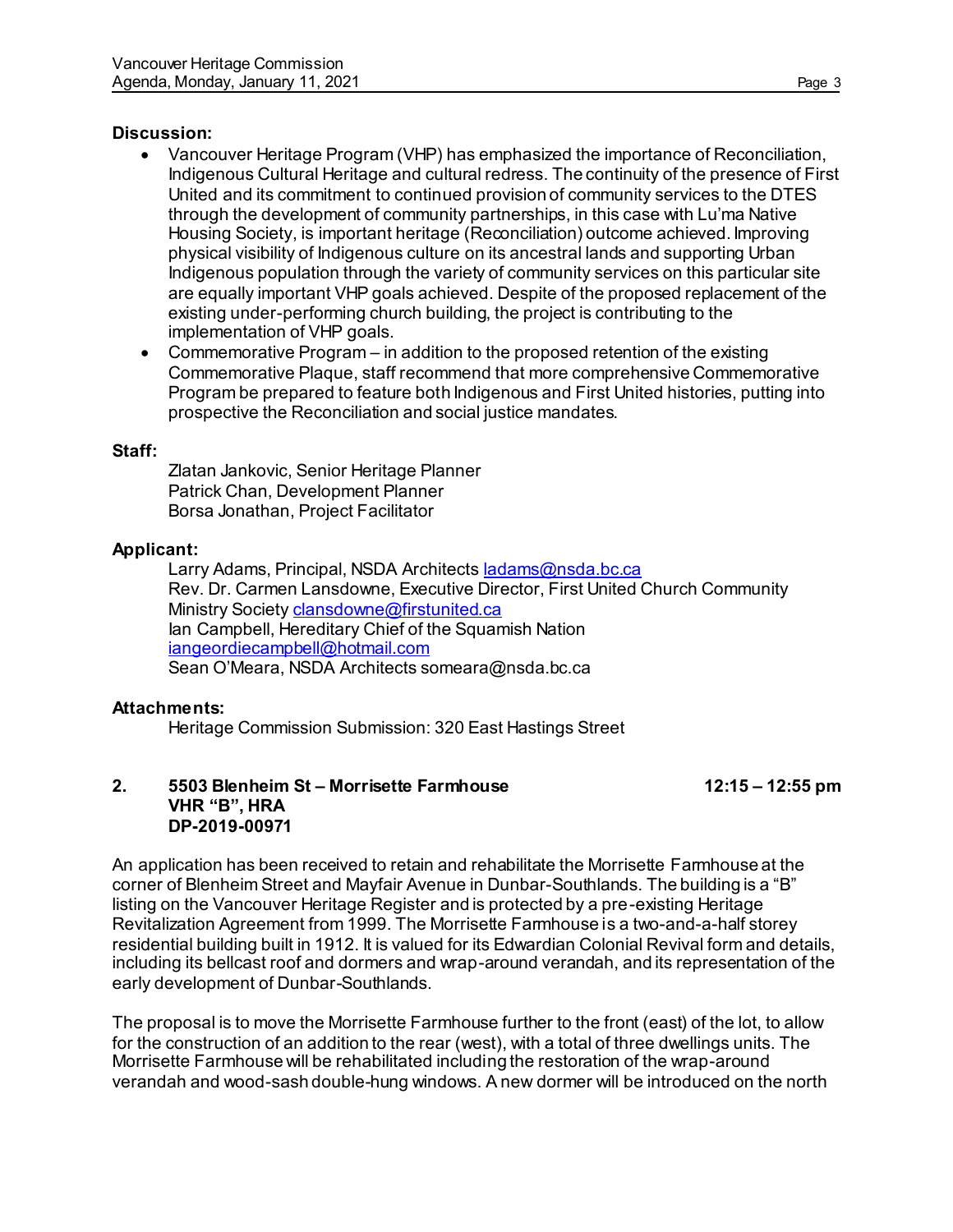elevation which replicates the existing ones. Character-Defining Elements will be repaired and reinstated where needed.

The heritage building is protected by an existing Heritage Revitalization Agreement from 1999 which granted a subdivision, three units, and additional FSR. The subdivision has already occurred and that lot is not part of this application. This development is within the parameters of the Heritage Revitalization Agreement and the underlying RS-5 Zoning District Schedule.

- **Issues:** Compatibility of addition Conservation strategy **Staff:** Zlatan Jankovic, Senior Heritage Planer Hamid Shayan, Development Planner
- Applicant: Jonathan Katz, J & R Katz Design + Architecture Inc., *ikatz@telus.net* Donald Luxton, Donald Luxton & Associates, [donald@donaldluxton.com](mailto:donald@donaldluxton.com) Julie Hicks, Viewpoint Landscape Architects Inc., *jhicks@viewpointlandscape.ca*

#### **Attachments:**

Conservation Plan and Statement of Significance, Development and Conservation Proposal

## **3. Statement of Significance and Vancouver 12:55 – 1:05 pm Heritage Register Subcommittee Report**

The report from the Statements of Significance and Vancouver Heritage Register Subcommittee meeting of December 14, 2020 will be presented. The report contains summaries of the SoS Subcommittee feedback on the two Statements of Significance and two Vancouver Heritage Register evaluations reviewed at this meeting, and recommends two properties be added to the Vancouver Heritage Register.

**Staff:** Maxine Schleger, Heritage Planning Analyst

## **Attachments:**

Reports from the Statements of Significance and Vancouver Heritage Subcommittee Meeting of December 14, 2020

#### **4. New Business 1:05 – 1:25 pm**